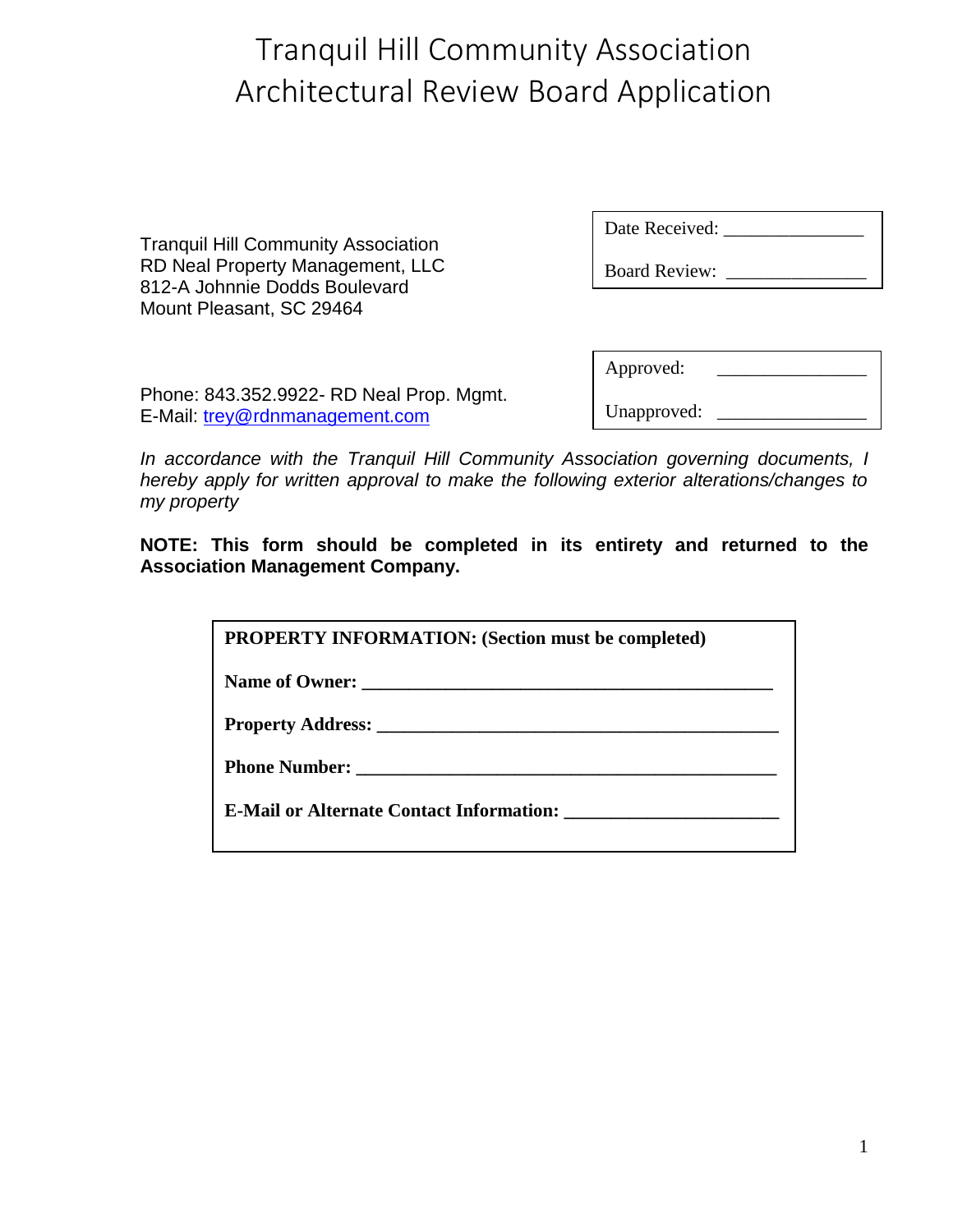**PROPOSED IMPROVEMENT/ALTERATIONS:** *Please check all that apply*

| Parking, Paving         | Landscape or Tree Removal       |
|-------------------------|---------------------------------|
| Patios                  | Deck or Screened Porch          |
| Signage and/or Lighting | Additions & Alterations to Unit |
| Wall and Fence          | <b>Swimming Pools</b>           |
| Other (please list)     |                                 |

#### **DESCRIBE PROPOSED IMPROVEMENT/ALTERATION:** *Please attach additional sheets if necessary*.

\_\_\_\_\_\_\_\_\_\_\_\_\_\_\_\_\_\_\_\_\_\_\_\_\_\_\_\_\_\_\_\_\_\_\_\_\_\_\_\_\_\_\_\_\_\_\_\_\_\_\_\_\_\_\_\_\_\_\_\_\_\_\_\_\_\_\_\_\_\_\_\_\_\_\_\_\_\_\_\_\_\_\_\_ \_\_\_\_\_\_\_\_\_\_\_\_\_\_\_\_\_\_\_\_\_\_\_\_\_\_\_\_\_\_\_\_\_\_\_\_\_\_\_\_\_\_\_\_\_\_\_\_\_\_\_\_\_\_\_\_\_\_\_\_\_\_\_\_\_\_\_\_\_\_\_\_\_\_\_\_\_\_\_\_\_\_\_\_ \_\_\_\_\_\_\_\_\_\_\_\_\_\_\_\_\_\_\_\_\_\_\_\_\_\_\_\_\_\_\_\_\_\_\_\_\_\_\_\_\_\_\_\_\_\_\_\_\_\_\_\_\_\_\_\_\_\_\_\_\_\_\_\_\_\_\_\_\_\_\_\_\_\_\_\_\_\_\_\_\_\_\_\_ \_\_\_\_\_\_\_\_\_\_\_\_\_\_\_\_\_\_\_\_\_\_\_\_\_\_\_\_\_\_\_\_\_\_\_\_\_\_\_\_\_\_\_\_\_\_\_\_\_\_\_\_\_\_\_\_\_\_\_\_\_\_\_\_\_\_\_\_\_\_\_\_\_\_\_\_\_\_\_\_\_\_\_\_ \_\_\_\_\_\_\_\_\_\_\_\_\_\_\_\_\_\_\_\_\_\_\_\_\_\_\_\_\_\_\_\_\_\_\_\_\_\_\_\_\_\_\_\_\_\_\_\_\_\_\_\_\_\_\_\_\_\_\_\_\_\_\_\_\_\_\_\_\_\_\_\_\_\_\_\_\_\_\_\_\_\_\_\_

 $\frac{1}{2}$  ,  $\frac{1}{2}$  ,  $\frac{1}{2}$  ,  $\frac{1}{2}$  ,  $\frac{1}{2}$  ,  $\frac{1}{2}$  ,  $\frac{1}{2}$  ,  $\frac{1}{2}$  ,  $\frac{1}{2}$  ,  $\frac{1}{2}$  ,  $\frac{1}{2}$  ,  $\frac{1}{2}$  ,  $\frac{1}{2}$  ,  $\frac{1}{2}$  ,  $\frac{1}{2}$  ,  $\frac{1}{2}$  ,  $\frac{1}{2}$  ,  $\frac{1}{2}$  ,  $\frac{1$ 

**AUTHORIZATION TO VISIT PROPERTY:** Site visits to the property by the Association are essential to process this application. The Owner, as signed below, hereby authorizes the Association and/or Manager to visit and photograph the property referenced on this application.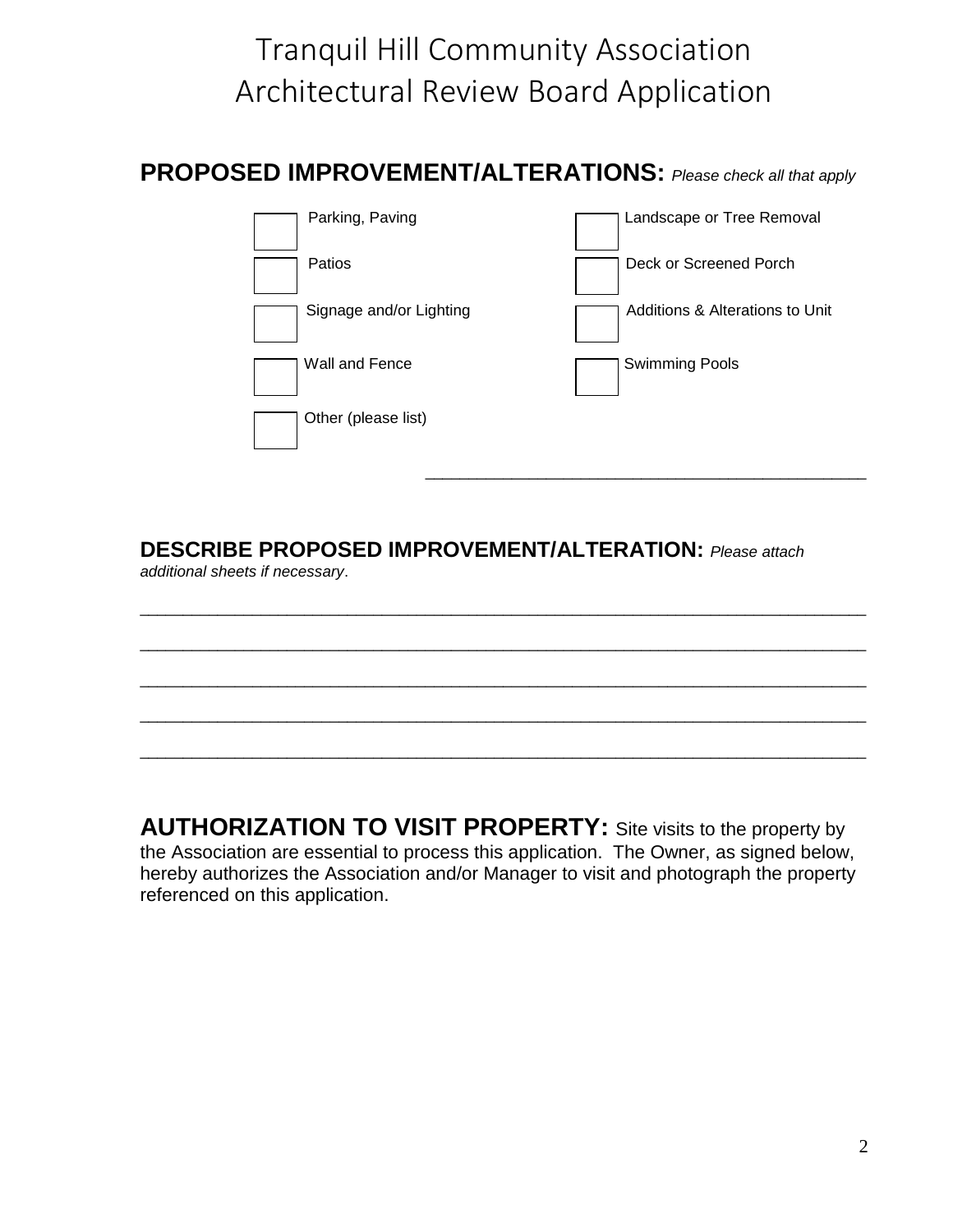#### **PLEASE COMPLETE THE FOLLOWING:**

| Send on original, signed, completed application to:<br>RD Neal Property Management, LLC 812-A Johnnie Dodds Boulevard, Mt. Pleasant, SC 29464<br>or E-mail to trey@rdnmanagement.com |
|--------------------------------------------------------------------------------------------------------------------------------------------------------------------------------------|
| Attach list of materials to be used (include pictures of materials)                                                                                                                  |
| Plat with the highlighted lot/home                                                                                                                                                   |
| Work to be completed by (self or company name):                                                                                                                                      |
| Estimated time complete project:                                                                                                                                                     |

 For new construction/additions, send site plan with area modification clearly marked, picture of Item to be installed or constructed, and color samples.

#### **APPLICANT'S AGREEMENT & SIGNATURE:**

I have read the Community's governing documents and believe I am in compliance with all Covenants and Restrictions of The Tranquil Hill Community Association. I also understand that it is my responsibility to verify all property lines, easements, and city and county codes and ordinances. I understand that any permits received by the ARB will be obtained and posted. I will not begin any projects until I receive approval from the ARB. I can expect a response from the Association **30 days** from the date the application is received by RD Neal Property Management, LLC.

**Owner's Signature:** \_\_\_\_\_\_\_\_\_\_\_\_\_\_\_\_\_\_\_\_\_\_\_\_\_\_\_\_\_\_\_\_\_\_\_\_\_\_\_\_\_\_\_\_\_\_\_\_\_\_\_\_\_

 **Date:** \_\_\_\_\_\_\_\_\_\_\_\_\_\_\_\_\_\_\_\_\_\_\_\_\_\_\_\_\_\_\_\_\_\_\_\_\_\_\_\_\_\_\_\_\_\_\_\_\_\_\_\_\_